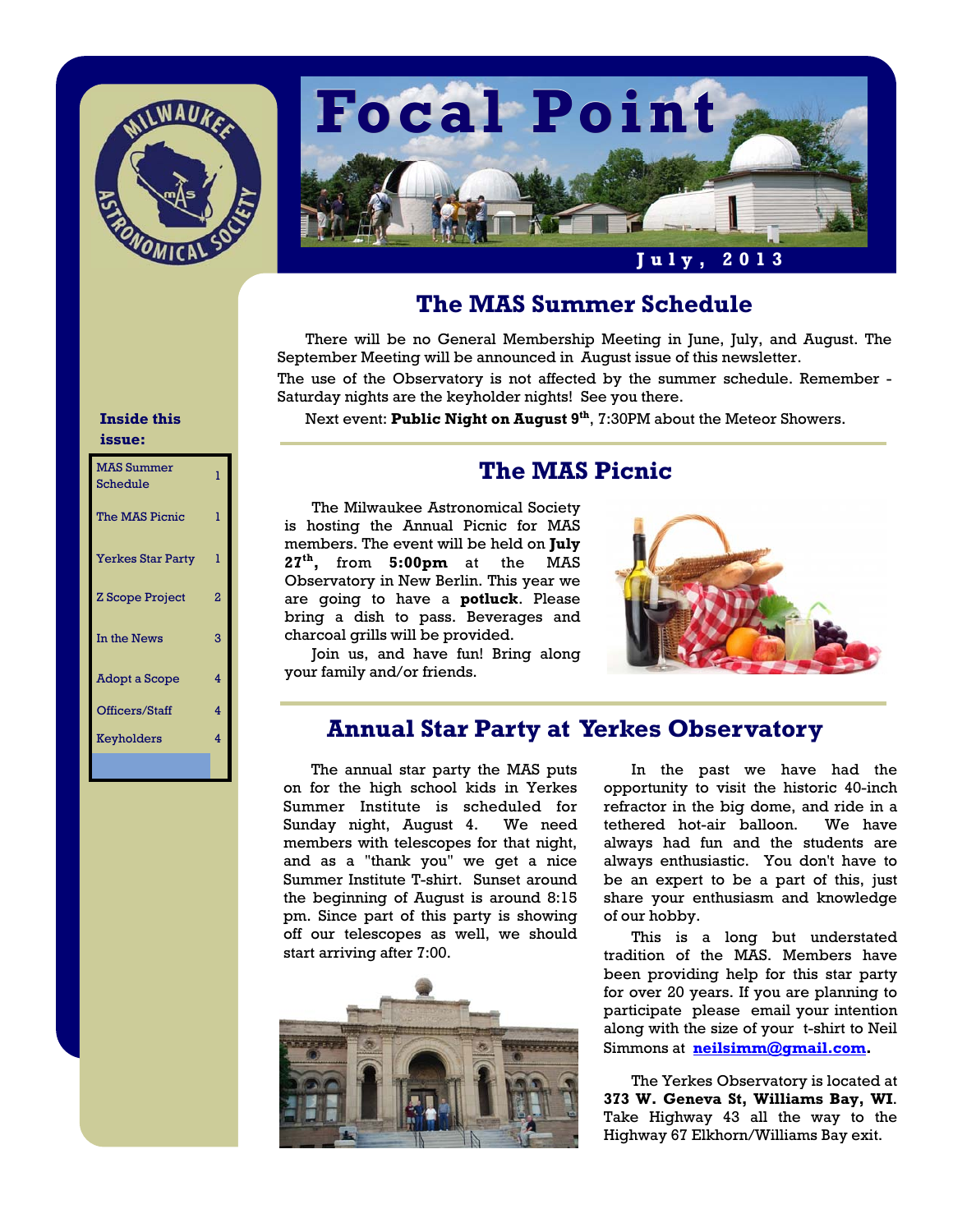# **Observatory News**

## **Conversion of Z Scope for Narrow Band Imaging**

As most of you know, I have made a couple of presentations on my project to Convert Z scope from F15 visual operation to F3.3 color and narrow band imaging by removing the current secondary and building a new upper assembly. This assembly will hold a full practical at all. If not I will return Z to it's previous condition and align the optics .

2. If these images look good, we will tackle the second major issue, the current Dec drive is incapable of doing guided imaging. I will design and build a new deck drive to attempt to

imaging setup to allow mono, color and narrow band imaging. I will supply my ST8300 camera and Canon DSLR for the d e v e l o p m e n t period of this project. This project will be fully reversible but will be difficult enough that it will not be practical to switch it back and forth from F15 to F3.

 As a result, we should look at this

as an experiment basically lasting the summer and fall to try and accomplish the following goals, with the intent to make this a long term change if successful and have the club buy a full set of equipment to allow the imaging we have demonstrated is possible. This will cost a total of about \$7500. If the experiment fails, Z will be returned to its present condition.

1. Since this conversion is intended to use 22x18 mm imaging chips, the primary field is not flat enough to get good images across the whole field. My research indicates that a Paracorr type 2 corrector should take care of this issue. Thus, the first step is to purchase one of these for \$500. I will then remove the current secondary assembly and make and install a prototype upper assembly to hold a remote focuser, the Paracorr and a camera. I will supply all of the parts to do this except the Paracorr. I would hope to accomplish this by mid July and be able to get sufficient test images to determine if F3.3 operation is



make the drive action smooth and repeatable, a prime requirement for auto guiding.

3. This will be quite difficult but if this works, we will do a full polar alignment on Z scope and add a guide telescope and guide camera . I will supply all of these parts. If the quide system works well enough, we will attempt to take our first

guided images in color at the F3.3 focus of the Z scope/Paracorr combination.

4. If successful we will demonstrate the results to the board and request some machining to replace the temporary parts that I made. Reconfirming the results, I will remove all of my equipment and replace it with equipment the club will buy.

 This project could yield to us the largest Color and Narrow band amateur imaging telescope in Southern Wisconsin and should generate interest in our club by a whole new generation of amateur astronomers.

 The Narrow band imaging capability will make imaging during the bright moon practical and totally eliminate the light pollution issue. Narrow band will be used primarily for emission Nebula's ( Think "Pillars of Creation".) and the full color capability will be useful for all other targets including galaxies.

> Scott Jamieson President

#### **Page 2**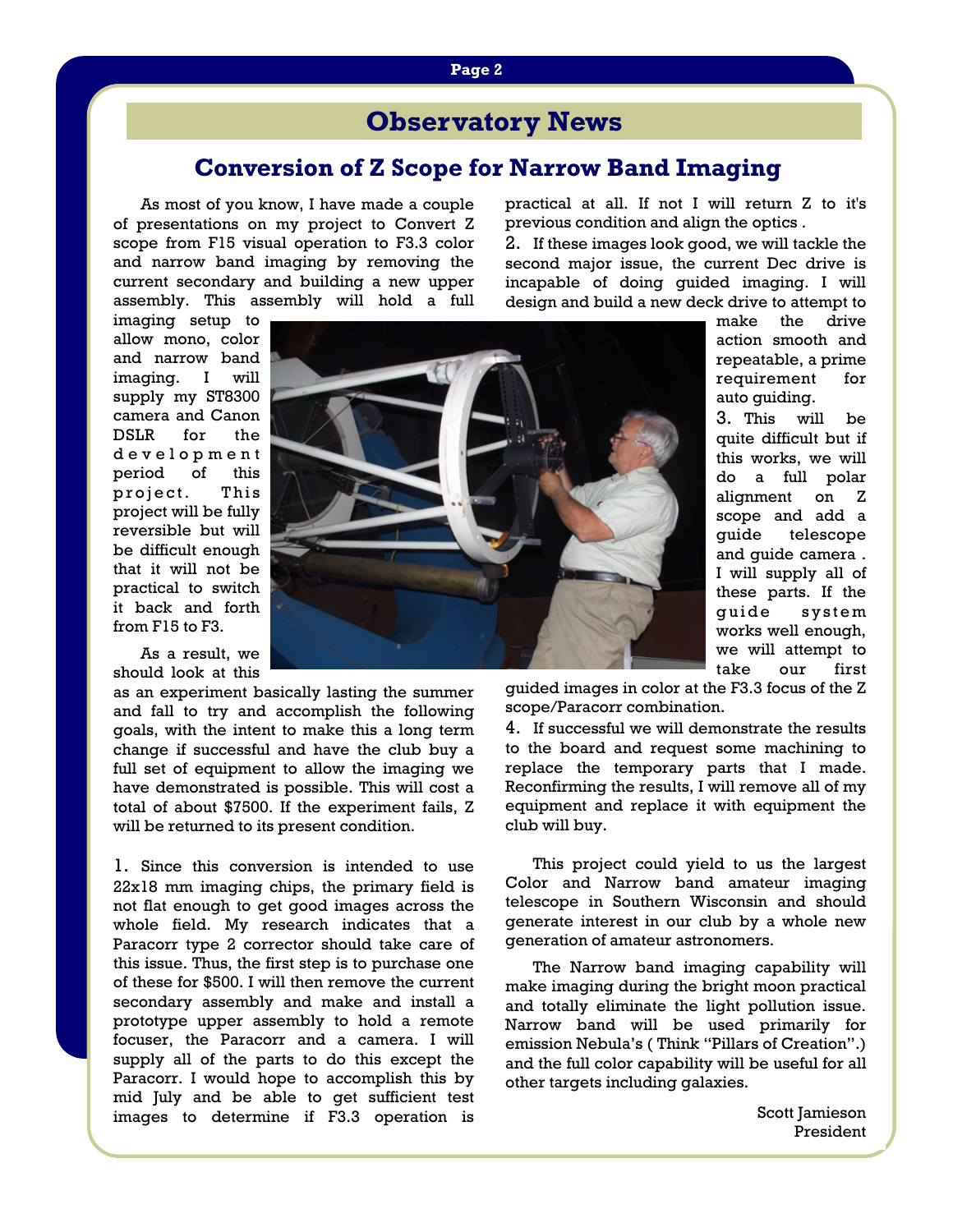# **In the Astronomical News**

# **Amateur Astronomers Help Find Galaxy's Arms**

Even a familiar night sky object can hold some interesting surprises. This is especially true when looked at with a fresh set of eyes. Or telescopes.

 The image is of Messier 106, a galaxy with an active supermassive black hole at its center. The image was composed of data from the Hubble Space Telescope, reprocessed by Robert Gendler for the Hubble Hidden Treasures competition. He included in the mosaic astrophotography

from his own telescope and from that of fellow astroimager Jay GaBany to fill in the places where there were no Hubble data.

Though the galaxy's structure is dominated by two large spiral arms, there are two fainter arms that can be seen in this image in red. These arms are not made of bright, newly formed of very hot expelled from supermassive hole at the center. They are comprised of

hot gas seen in infrared and in Hydrogen alpha emission.

 When you look at M106 in non-visible wavelengths, this activity is even more obvious. Another name for this galaxy is NGC4258, and this is also well known for the masers (or microwave lasers) found near the supermassive black hole in the center. These spots of water vapor that act like lasers have been tracked with exquisite precision by astronomers using the Very Long Baseline Array, giving an accurate measure of the distance to this galaxy at 24 million light years away, and the mass of its black hole at 40 million times the mass of the sun.

 The supermassive black hole at the center is pulling material onto it, but not all that material can make it into the black

> hole at once. As a result, there is a disk of hot glowing material that powers a number of phenomena, including the small radio jets perpendicular to the disk and the water megamasers in the accretion disk. It also powers the wispy red gas forming the two newly seen spiral arms in the disk of the galaxy.

This discovery highlights the importance of taking a new look at archived many eyes as possible

look at your scientific data. As we enter into an era with larger and larger astronomical datasets, having volunteers look at all the new data is going to be key to staying on top of new discoveries and information.





stars like the other, but with his own observations to produce this region surrounding the light-years away. Credit: NASA, ESA, the Gendler (for the Hubble Heritage Team). data and of letting as This image combines Hubble observations of M 106 with additional information captured by amateur astronomers Robert Gendler and Jay GaBany. Gendler combined Hubble data gas stunning color image. M 106 is a relatively the nearby spiral galaxy, a little over 20 million black Hubble Heritage Team (STScI/AURA), and R. Acknowledgment: J. GaBany